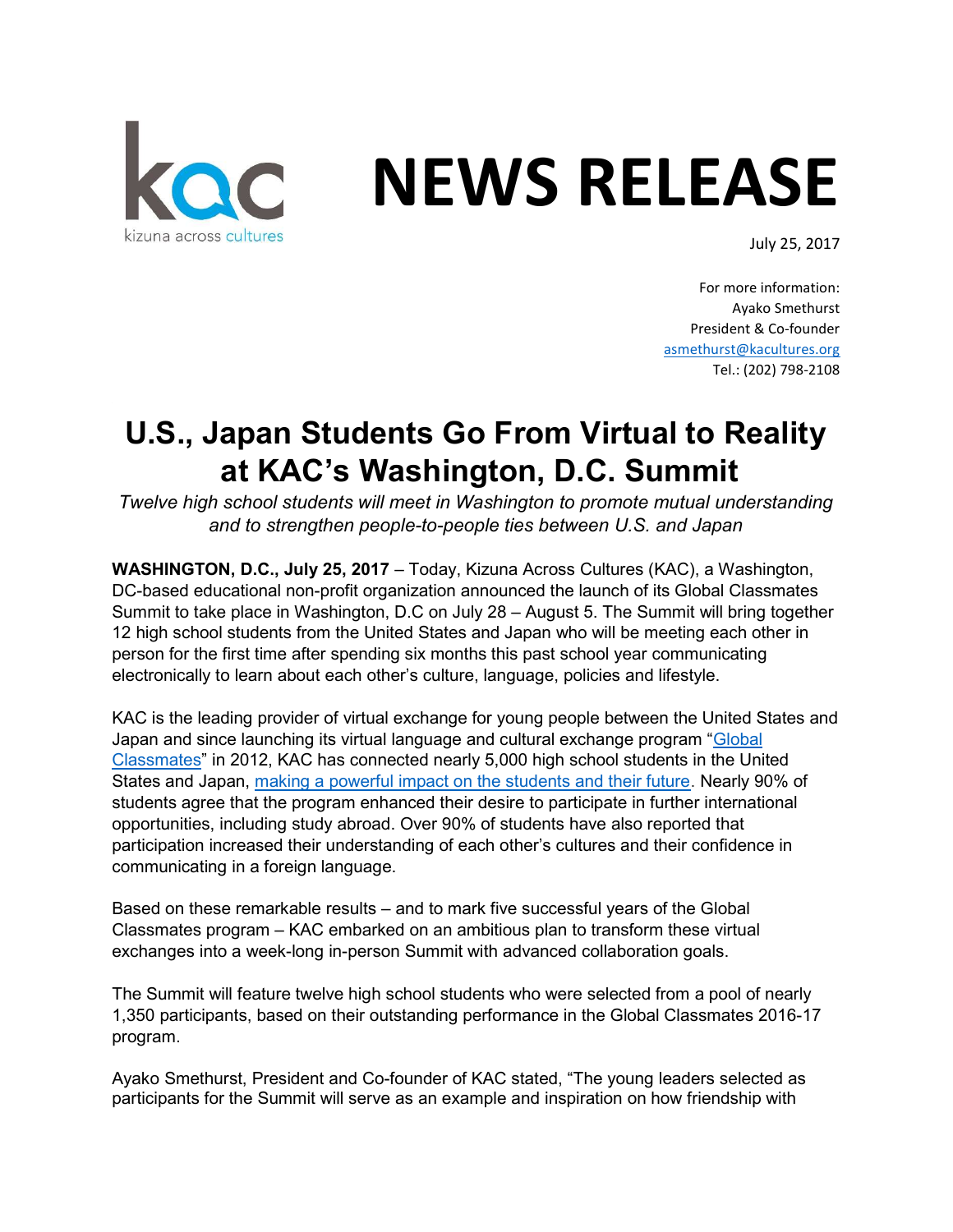peers abroad can lead to positive impacts on the relationship between their nations and the broader international community." In addition, the Summit aims to counter the declining interest of Japanese students studying abroad in the United States, which has fallen from its peak of 47,000 students in 1997 to 19,060 in 2016. A recent article also noted that Japanese students are growing anxious about studying in the United States under the current U.S. political environment.

Ambassador James P. Zumwalt, CEO of Sasakawa Peace Foundation USA, who is a key sponsor of the Global Classmates Summit said, "Sasakawa USA is delighted to support this program as an investment for future U.S.-Japan relations. We hope the students will be inspired to maintain their relationships and contribute to U.S.-Japan relations in their future endeavors."

The students from the U.S. come from the following towns and states:

Landstown High School, Virginia Beach City, Virginia Scott County High School, Georgetown City, Kentucky Stuyvesant High School, New York City, New York Wylie E. Groves High School, Beverly Hills Village, Michigan

The students from Japan come from the following cities and prefectures:

Ishinomaki High School, Ishinomaki City, Miyagi Prefecture Inagakuen High School, Kitaadachi Gun, Saitama Prefecture Murasakino High School, Kyoto City, Kyoto Prefecture

Summit participants will live under the same roof for nine days, engaging in various activities ranging from teambuilding exercises to meeting leaders and experts on U.S.-Japan relations. At the end of the Summit, participants will present what they have learned and make proposals that tackle the theme, "How can we strengthen future people-to-people ties in U.S.-Japan Relations?"

After the Summit, participants are expected to share their experience and what they learned with their peers at school, as well as with the more than 1,600 high school students participating in the Global Classmates 2017-18 program. The Global Classmates Summit 2017 is funded by grants from Sasakawa Peace Foundation USA, the U.S. Embassy, Tokyo, and the Japan Foundation Center for Global Partnership.

For more information about Global Classmates Summit, please visit: http://kacultures.org/english/gc-summit

```
# # #
```
## About Kizuna Across Cultures

Kizuna Across Cultures (KAC) is a Washington, DC-based 501(c)(3) non-profit organization established by a few Japanese individuals and former Japan Exchange Teaching (JET) program participants who were inspired by the Great East Japan Earthquake in 2011. KAC utilizes a cutting-edge approach at a grass roots level to provide a vast number of young people with the international experience to foster qualities and abilities essential for global citizenship. Since 2012, KAC has run its virtual language and cultural exchange program, Global